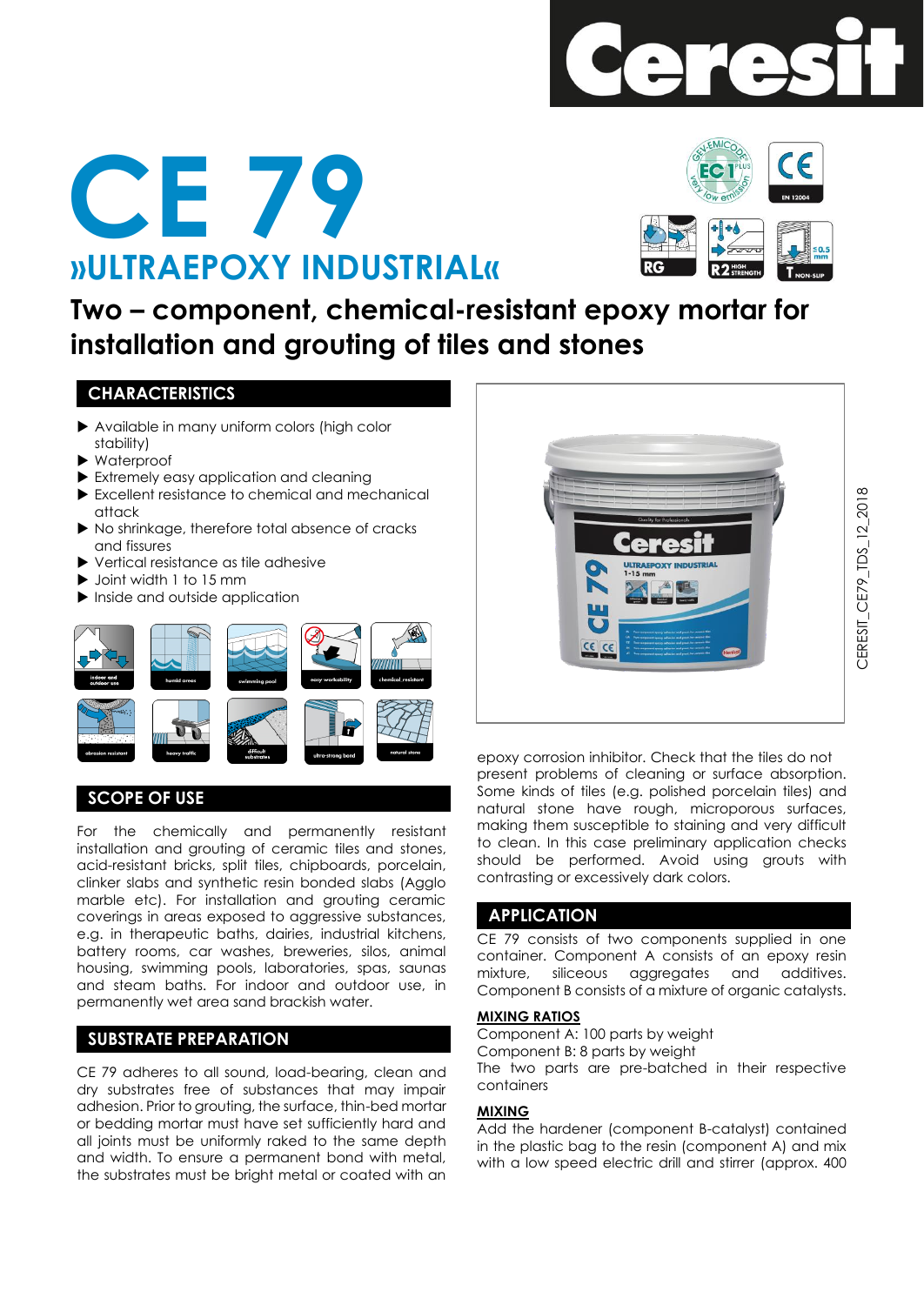rpm) until the mixture is completely free of lumps. Scrape the sides and the bottom of the container, using a steel spatula, to make sure that all the paste is catalyzed. Hand mixing is not recommended. The two parts are pre-batched in their packaging, avoiding, this way, all risk of mixing errors. Do not add water or solvents to improve workability.

### **INSTALLATION OF TILES AND STONES:**

CE 79 is applied using the thin-bed method. The notch size of the trowel must be adapted to the respective tile or stone format in accordance with the local norms. The working time, which is identical with the correction time, is approx. 60 minutes at room and container temperatures of +18 °C. When installing ceramic coverings subject to heavy-duty conditions, e.g. in therapeutic baths, swimming pools or battery rooms, waterproof the whole surface area with CL 71 Epoxy Primer and CL 72 Epoxy Seal. This protects the surface against the penetration of water and chemical resistant the effects of acids and alkalis. Use the accessory products like CL 82, CL 83, CL 84, CL 86, CL 87 (sealing tapes and collars) for producing waterproof corners and edges. Embed these products into the middle of the waterproofing coat in corners and movement joints.

#### **GROUTING**

#### Grouting the joints (trowel method)

Work the mixed compound with an epoxy grout float into the clean, dry joints. Make sure the joints are completely filled without any voids. Afterwards remove any excess material by skimming it diagonally off the tile surface with the grout float. For large surfaces, an electric single-brush floor maintenance machine equipped with an abrasion-resistant rubber scraper can be used.

#### Grouting the joints (injection method)

Produce a homogeneous mixture of components A + B, pour it into another suitable vessel (e.g. by the company Beyer & Otto GmbH, Kleinostheim/Germany) and fill it through a single-hole pressure disk into the cartridge. Screw on a nozzle that matches the joint width and inject the epoxy grout void- and bubble-free into the joints. Skim off any excess material with the epoxy grout float.

#### **CLEANING AND FINISHING**

The grout work must be cleaned and finished while the product is still wet and in any case in the shortest possible time. Take care not to remove product from the joints or leave stains on the tile surface. Cleaning and finishing can be performed either manually or using an electric single-brush machine equipped with a felt disc.

Stains or residues of the Epoxy mortar can be removed after 24 hours or at any rate after grout hardening (the time of hardening depends greatly on the environmental temperature), using the specific cleaner CE 51 Epoxyclean.

#### **USAGE OF CE 51 EPOXYCLEAN**

Spread CE 51 Epoxyclean on the whole surface. Let it act for about 15-30 minutes. Then scrub with an Epoxy sponge or with single-brush machine in case of big surfaces. Rinse with water and dry immediately with a clean and dry cloth. Do not wait the evaporation of the rinse water to avoid the formation of stains on the ceramic surface. For a correct use, see in addition the technical data sheet of CE 51 Epoxyclean.

#### **USE AS ADHESIVE**

Apply to the substrate using a trowel with suitable notch size, then position the tiles and press firmly into place.

## **PLEASE NOTE**

- $\blacktriangleright$  The product's pot life and hardening time is strongly dependent on the ambient temperature.
- $\blacktriangleright$  The ideal temperature for application is between +18 and +23°C. In these conditions the product is an easily workable smooth mortar, with a pot life of about 1 hour. It is ready for foot traffic after 24 hours.
- $\blacktriangleright$  At a temperature of +15 $^{\circ}$ C it takes three days before the surface is ready for foot traffic.
- $\blacktriangleright$  The floor is ready to use and resistant to chemicals after 5 days at a temperature of +23°C and after 10 days at a temperature of +15°C.
- At temperatures between +8 and +12°C, the product is very dense and difficult to apply. The hardening time is also lengthened considerably.
- $\blacktriangleright$  In hot weather it is advisable to apply the product to the floor as quickly as possible so as not to shorten further the pot life due to the reaction heat in the container. This applies in particular to the 10 kg container.
- $\blacktriangleright$  The white colored product tends to take on an ivory shade over time.
- ▶ Do not use for grouting Tuscan terracotta.
- Some kinds of tiles (e.g. polished porcelain tile) and natural stone have rough, microporous surfaces, making them susceptible to staining and very difficult to clean. In this case preliminary test application should be performed. Avoid using grouts with contrasting or excessively dark colors.
- Unglazed clinker must be grouted solely with the Bahama Beige color product.
- ▶ The product must not be used for grouting chemical tanks containing aggressive substances with which only occasional contact is permitted (see chemical resistance table).
- Do not mix the product with water or solvents.
- Remove excess product from the tile surface rapidly because once hardened it will have to be removed mechanically, seriously jeopardizing the finished result.
- Inin ceramic stoneware obtained through compaction and with structured faux wood surfaces can present problems for the removal of halos. In these cases, it is recommended to perform a preventive sample application or consult the technical office.
- ▶ Do not use for applications not stated on this technical sheet.



**Henkel AG & Co. KGaA Deutschland** Henkelstraße 67 · 40191 Düsseldorf Internet: www.ceresit.com E-mail: ceresit.com@henkel.com

**Quality for Professionals**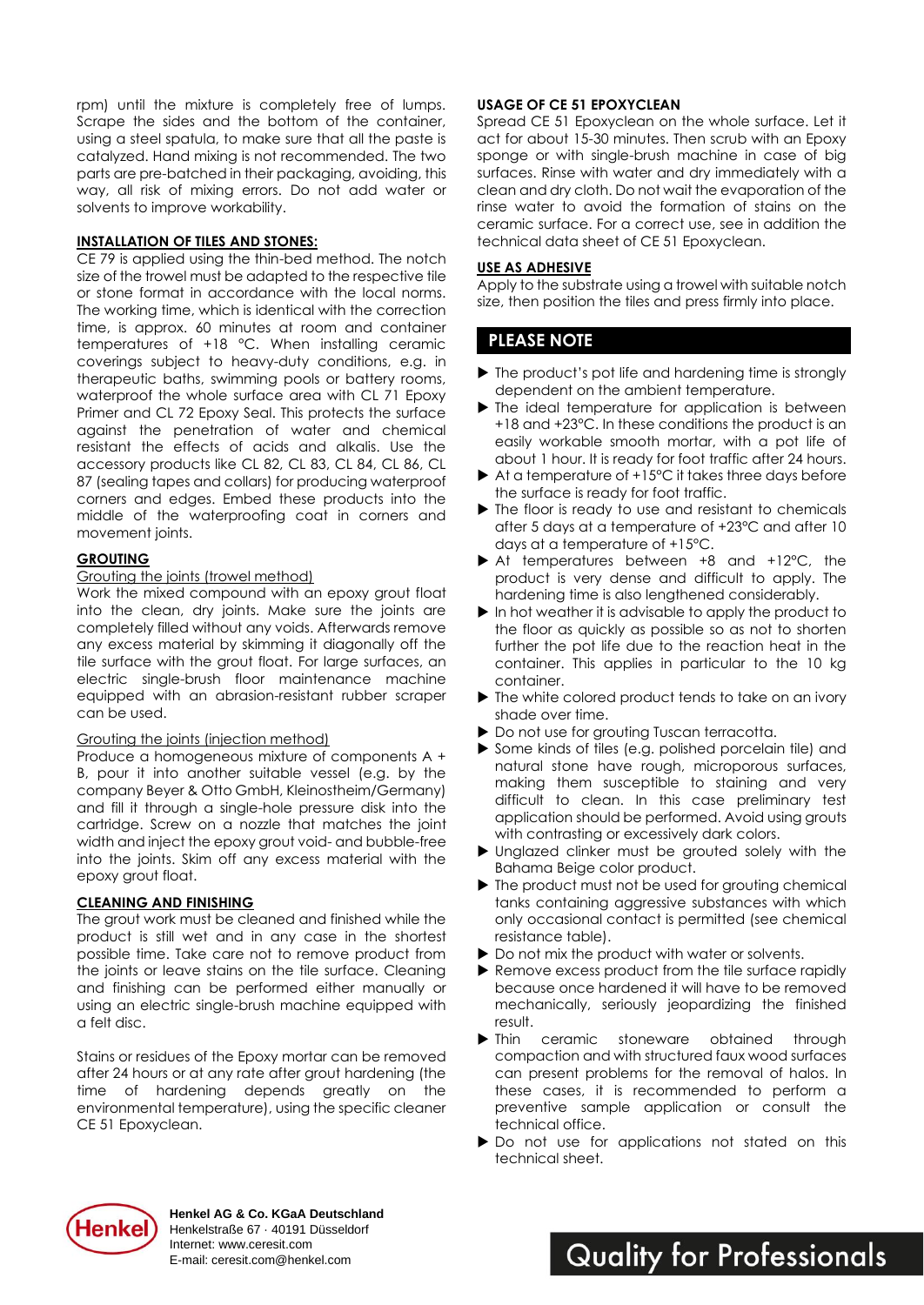# **OTHER INFORMATION DESCRIPTION DESCRIPTION RESOLUTION DESCRIPTION DESCRIPTION OF A LICENSE OF A LICENSE OF A LICENSE OF A LICENSE OF A LICENSE OF A LICENSE OF A LICENSE OF A LICENSE OF A LICENSE OF A LICENSE OF A LICENSE O**

Should you need support or advice, please consult our advisory service for architects and craftsmen on the **contact information** you will find on **the local Ceresit website.**

Apart from the information given here it is also important to observe the relevant guidelines, regulations and common standards of various organizations and trade associations. The afore mentioned characteristics are based on practical experience and applied testing. Confirmed properties and possible uses which go beyond those listed in this information sheet require our written confirmation. All data given was obtained at an ambient and material temperature of +23° C and 50 % relative air humidity unless specified otherwise. Please note that under other climatic conditions hardening can be accelerated or delayed and that the product itself is subject to local conditions such as amount of water and hardening. A product from another production site may differ.

The information contained herein, particularly recommendations for the handling and use of our products, is based on our professional experience. As materials and conditions may vary with each intended application, and thus are beyond our sphere of influence, we strongly recommend that in each case sufficient tests are conducted to check the suitability of our products for their intended use. Legal liability cannot be accepted on the basis of the contents of this data sheet or any verbal advice given, unless there is a case of willful misconduct or gross negligence on our part or unless there is a case of personal injury or death or a case of liability under the Product Liability Act.

This technical data sheet supersedes all previous editions relevant to this product. Please be aware that this Technical Data Sheet only relates to a product manufactured in the specific relevant production site.

| Chemical basis:                                                                              | Component A – epoxy resin mixture,<br>inert ceramic quartz and mud<br>additives. Component B - mixture of<br>organic catalysts with minimum<br>environmental side effects and lower<br>exposure risks for users. |
|----------------------------------------------------------------------------------------------|------------------------------------------------------------------------------------------------------------------------------------------------------------------------------------------------------------------|
| Fresh mortar density:                                                                        | 1.55 kg/ $m2$                                                                                                                                                                                                    |
| Mixing ratio:                                                                                | 100 parts by weight of component A<br>8 parts by weight of component B<br>The two parts are pre-batched in their<br>respective containers                                                                        |
| Abrasion resistance                                                                          |                                                                                                                                                                                                                  |
| (EN 12808-2):                                                                                | $\leq$ 250mm <sup>3</sup>                                                                                                                                                                                        |
| Mechanical flexural<br>(strength after 28 days in<br>standard conditions - EN<br>$12808-3$ : | $\geq$ 30 N/mm <sup>2</sup>                                                                                                                                                                                      |
| Mechanical compressive<br>strength after 28 days in<br>standard conditions<br>(EN 12808-3):  | $\geq$ 45 N/mm <sup>2</sup>                                                                                                                                                                                      |
| Shrinkage (EN 12808-4):                                                                      | $\leq 1.5$ mm/m                                                                                                                                                                                                  |
| Water absorption after<br>4 hours (EN 12808-5):                                              | ≤ 0,1 g                                                                                                                                                                                                          |
| Temperature of use:                                                                          | From $-20^{\circ}$ C to $+100^{\circ}$ C                                                                                                                                                                         |
| Working time:                                                                                | approx 60 minutes                                                                                                                                                                                                |
| Working temperature:                                                                         | +10 °C to +25 °C                                                                                                                                                                                                 |
| Open time acc.<br>to EN 1346:                                                                | > 2 N/mm <sup>2</sup> (approx 60 minutes)                                                                                                                                                                        |
| Temperature resistance:                                                                      | $-30$ °C to +100 °C (dry heat)                                                                                                                                                                                   |
| Walk on time:                                                                                | 24 hours at +23°C                                                                                                                                                                                                |
| Ready for use/full load<br>bearing & chemical<br>resistance:                                 | 5 days at +23°C                                                                                                                                                                                                  |

#### **CONSUMPTION AS GROUT kg/mq**

| Tile       | Joint (mm) |                |      |      |      |      |       |
|------------|------------|----------------|------|------|------|------|-------|
| (mm)       | 1,5        | $\overline{2}$ | 3    | 4    | 5    | 7    | 10    |
| 10x10x4    | 1,86       | 2,48           |      |      |      |      |       |
| 10x10x10   | 4,65       | 6,20           |      |      |      |      |       |
| 15x15x4    | 1,24       | 1,65           |      |      |      |      |       |
| 15x15x10   | 3,10       | 4,13           |      |      |      |      |       |
| 15x30x8    | 1,86       | 2,50           |      |      |      |      |       |
| 20x20x3    | 0,70       | 0,93           | 1,40 | 1,86 | 2,33 | 3,26 | 4,65  |
| 23x23x8    | 1,62       | 2,16           | 3,2  | 4,3  | 5,39 | 7,55 | 10,78 |
| 25x25x10   | 1,86       | 2,48           | 3,7  | 5    | 6,20 | 8,68 | 12,40 |
| 50x50x4    | 0,37       | 0,50           | 0,7  | 1    | 1,24 | 1,74 | 2,48  |
| 50x50x10   | 0,93       | 1,24           | 1,9  | 2,5  | 3,10 | 4,35 | 6,20  |
| 100x100x8  | 0,37       | 0,50           | 0,74 | 0,99 | 1,24 | 1,74 | 2,48  |
| 125x240x12 | 0,34       | 0,45           | 0,68 | 0,91 | 1,13 | 1,58 | 2,26  |
| 150x150x6  | 0,18       | 0,24           | 0,36 | 0,48 | 0,61 | 0,85 | 1,21  |
| 150x150x8  | 0,25       | 0,33           | 0,50 | 0,66 | 0,83 | 1,16 | 1,65  |
| 200x200x8  | 0,19       | 0,25           | 0,37 | 0,50 | 0,62 | 0,87 | 1,24  |
| 250x330x8  | 0,13       | 0,17           | 0,26 | 0,35 | 0,44 | 0,61 | 0,84  |
| 300x300x8  | 0,12       | 0,17           | 0,25 | 0,33 | 0,41 | 0,58 | 0,82  |
| 300x600x10 | 0,12       | 0,16           | 0,23 | 0,31 | 0,39 | 0,54 | 0,78  |
| 400x400x10 | 0,12       | 0,16           | 0,23 | 0,31 | 0,39 | 0,54 | 0,78  |
| 450x450x10 | 0,10       | 0,14           | 0,21 | 0,27 | 0,34 | 0,48 | 0,68  |
| 600x600x10 | 0,08       | 0,10           | 0,15 | 0,20 | 0,26 | 0,36 | 0,51  |

COMSUPTION AS ADHESIVE

Trowel notch size: 3,5 x 3,5 mm Consumption: 1,6 Kg/m<sup>2</sup>

| Shelf life | 24 months in original packaging in dry |
|------------|----------------------------------------|
|            | place                                  |



**Quality for Professionals**